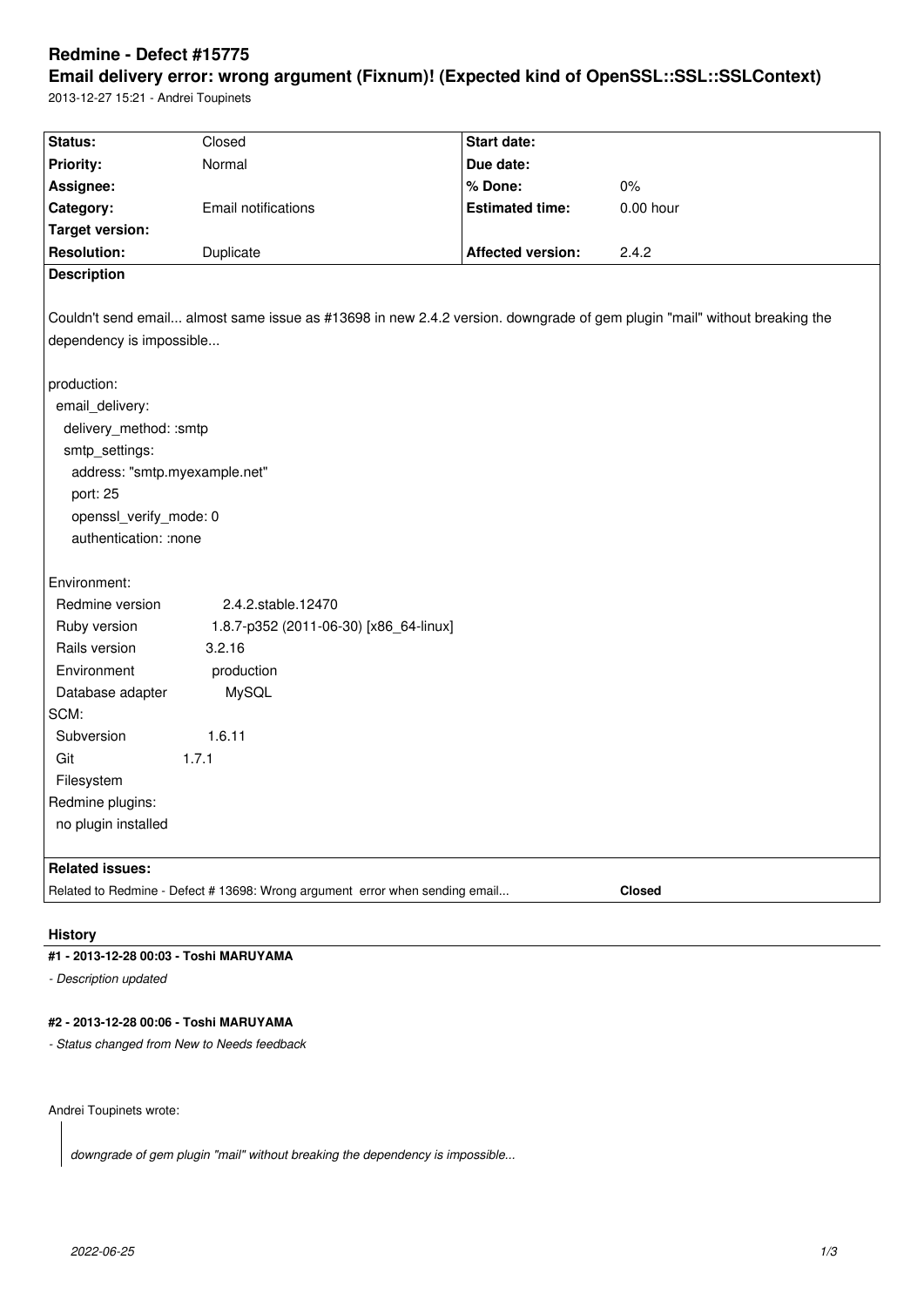#### **#3 - 2013-12-30 10:42 - Andrei Toupinets**

when I changed version of mail package to 2.5.3 in Gemfile.lock, installation with bundle work fine, but I can't uninstall new 2.5.4 version of mail, it have dependency on actionmailer. See log below:

[root@redmine redmine-2.4]# bundle install --without development test Using rake (10.1.1) Using i18n (0.6.9) Using multi\_json (1.8.2) Using activesupport (3.2.16) Using builder (3.0.0) Using activemodel (3.2.16) Using erubis (2.7.0) Using journey (1.0.4) Using rack (1.4.5) Using rack-cache (1.2) Using rack-test (0.6.2) Using hike (1.2.3) Using tilt (1.4.1) Using sprockets (2.2.2) Using actionpack (3.2.16) Using mime-types (1.25.1) Using polyglot (0.3.3) Using treetop (1.4.15) Using mail (2.5.3) Using actionmailer (3.2.16) Using arel (3.0.3) Using tzinfo (0.3.38) Using activerecord (3.2.16) Using activeresource (3.2.16) Using coderay (1.1.0) Using fastercsv (1.5.5) Using rack-ssl (1.3.3) Using json (1.8.1) Using rdoc (3.12.2) Using thor (0.18.1) Using railties (3.2.16) Using jquery-rails (2.0.3) Using mysql (2.8.1) Using net-ldap (0.3.1) Using ruby-openid (2.3.0) Using rack-openid (1.4.1) Using bundler (1.3.5) Using rails (3.2.16) Using rmagick (2.13.2) Your bundle is complete! Gems in the groups development and test were not installed. Use `bundle show [gemname]` to see where a bundled gem is installed. [root@redmine redmine-2.4]# gem uninstall mail -v 2.5.4